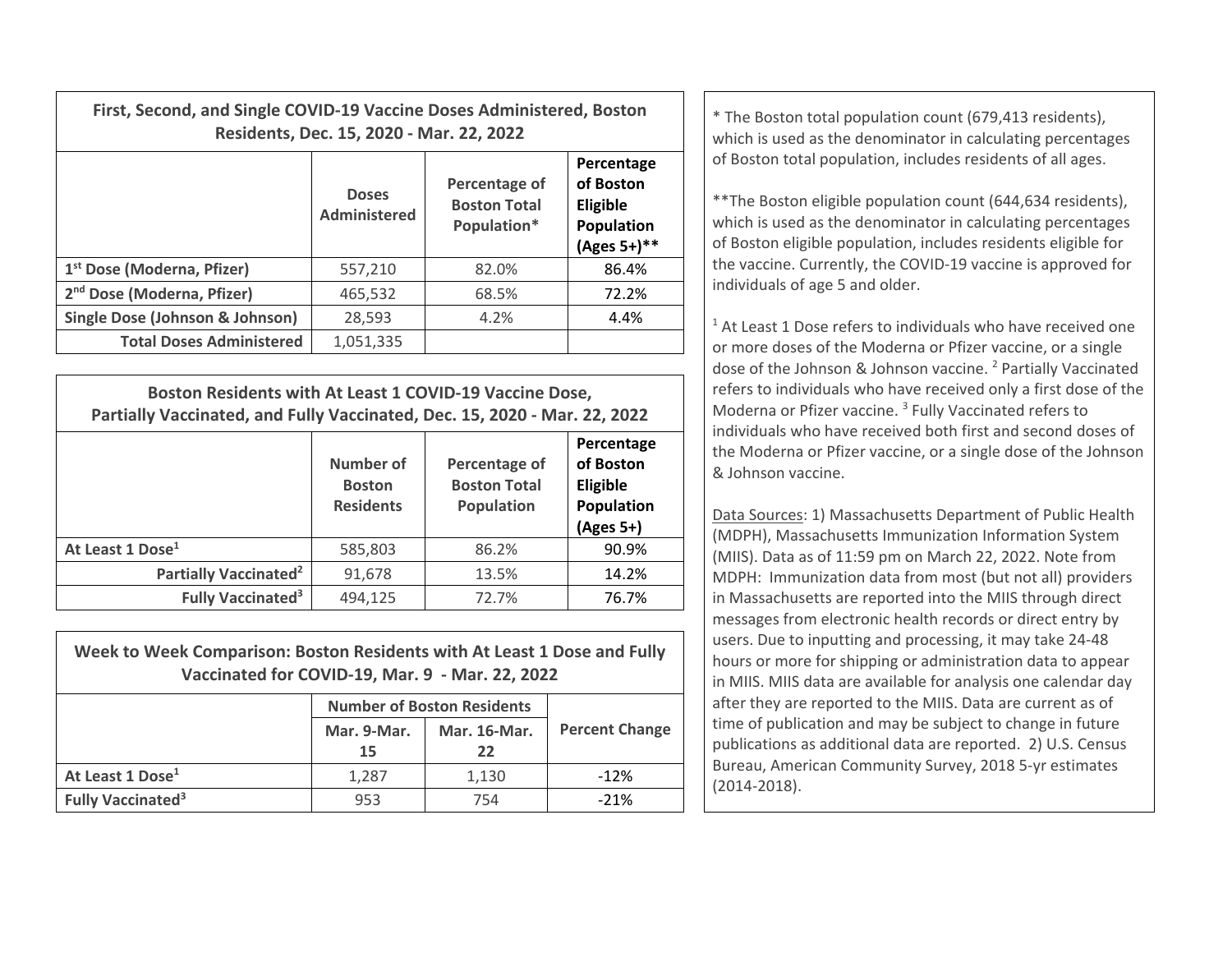

\* Total number of individuals receiving their initial dose in the 10‐week period.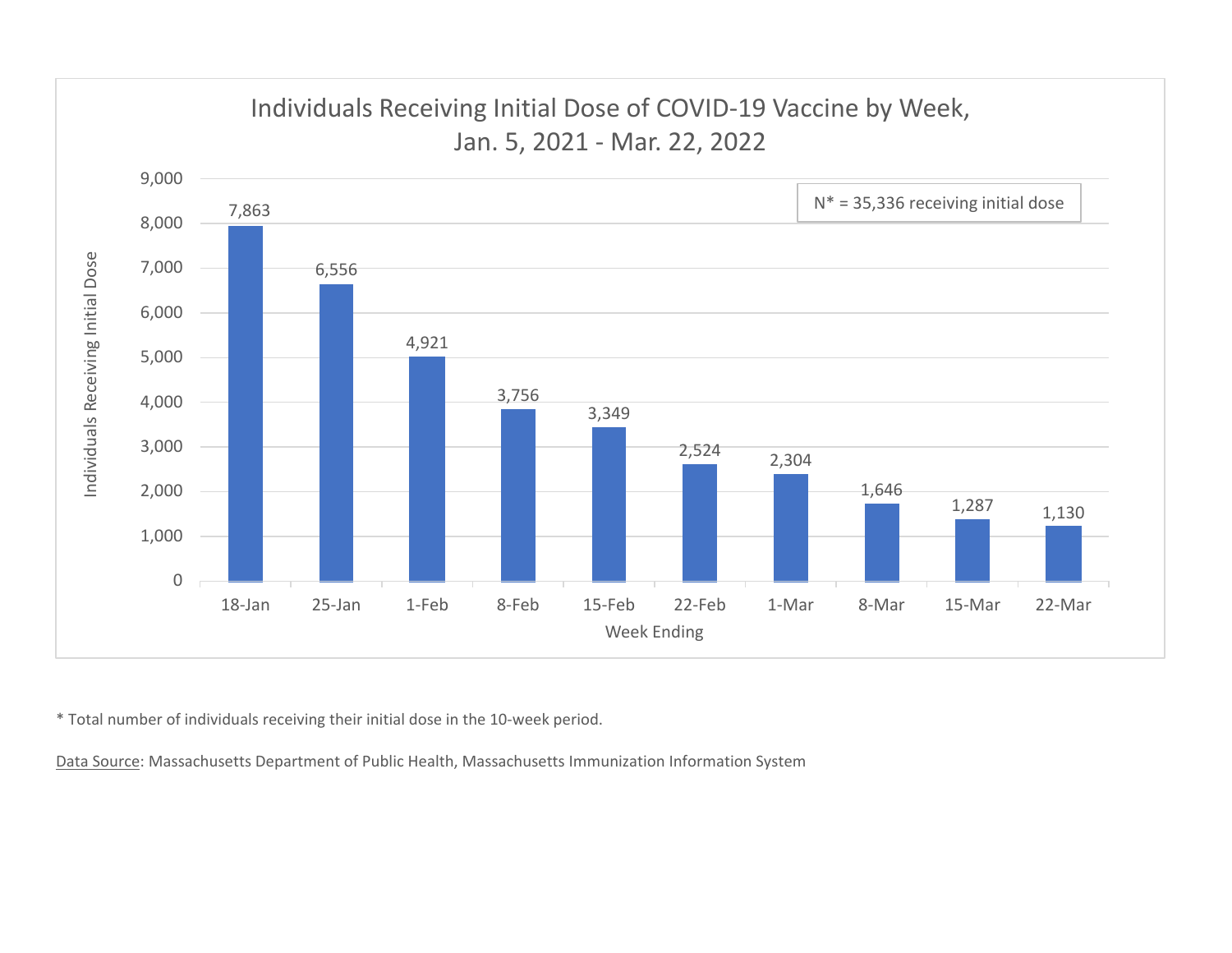

\* Total number of individuals receiving their final dose in the 10‐week period.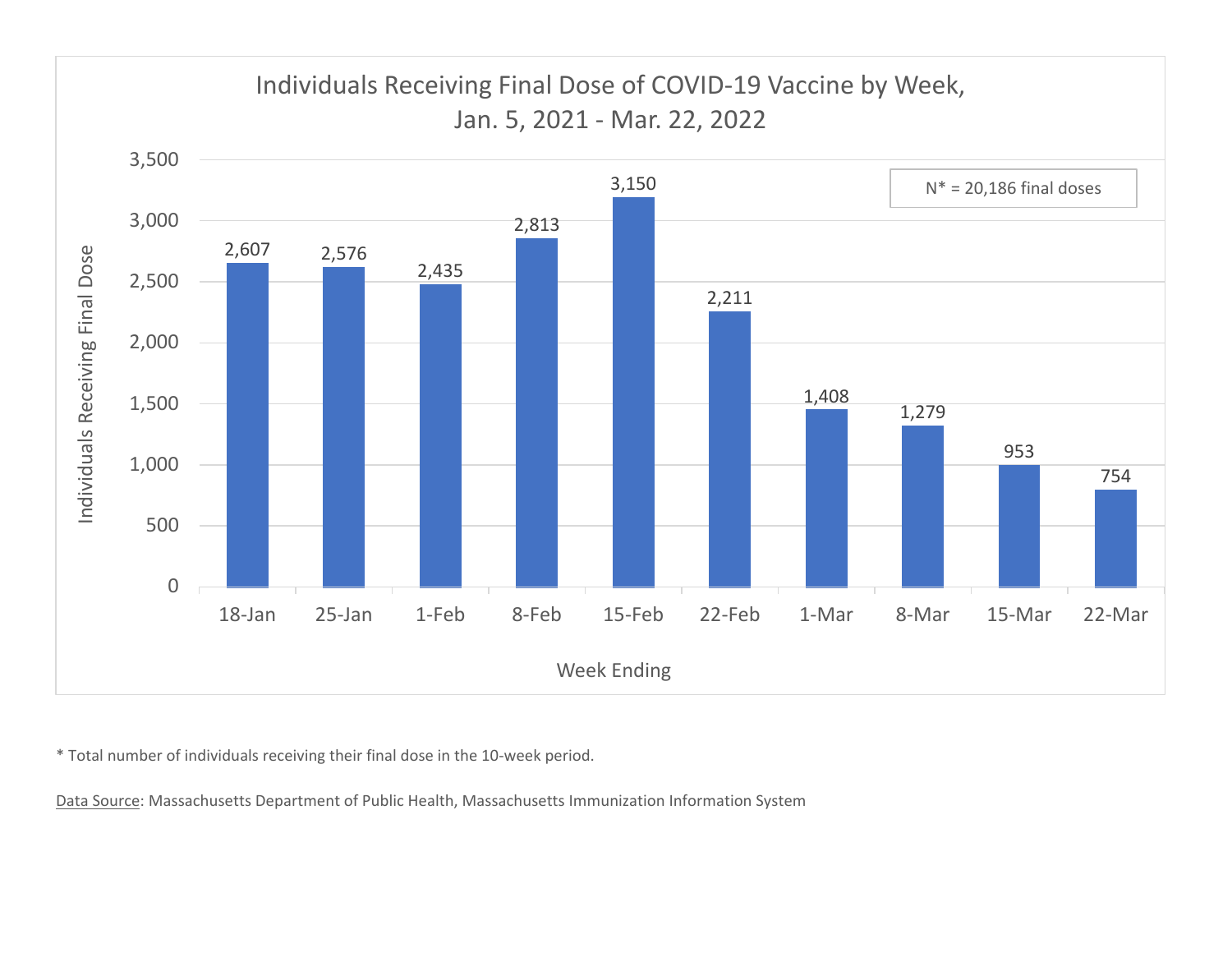

\* Varies from Total N of Individuals with At Least 1 Dose (585,803) due to missing age data for 8 individuals.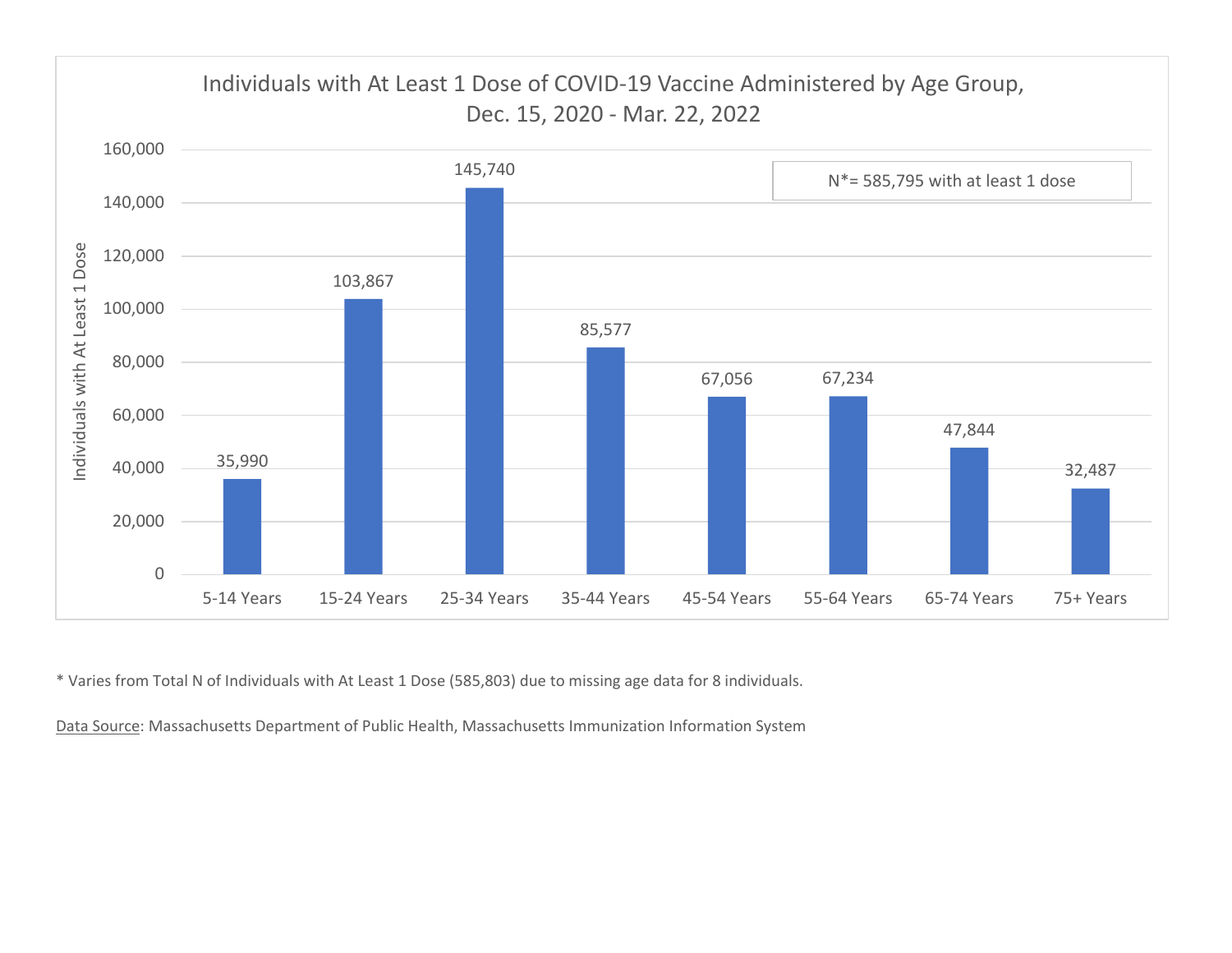

\* Varies from Total N of Individuals with At Least 1 Dose (585,803) due to missing age data for 8 individuals.

In accordance with CDC practices, BPHC has capped the percent of population coverage metrics at 99.9%. These metrics could be greater than 99.9% for multiple reasons, including census denominator data not including all individuals that currently reside in the county (e.g., part time residents) or potential data reporting errors. Estimates may change as new data are made available.

Percentage of overall Boston population with at least 1 dose <sup>=</sup> 86.2%.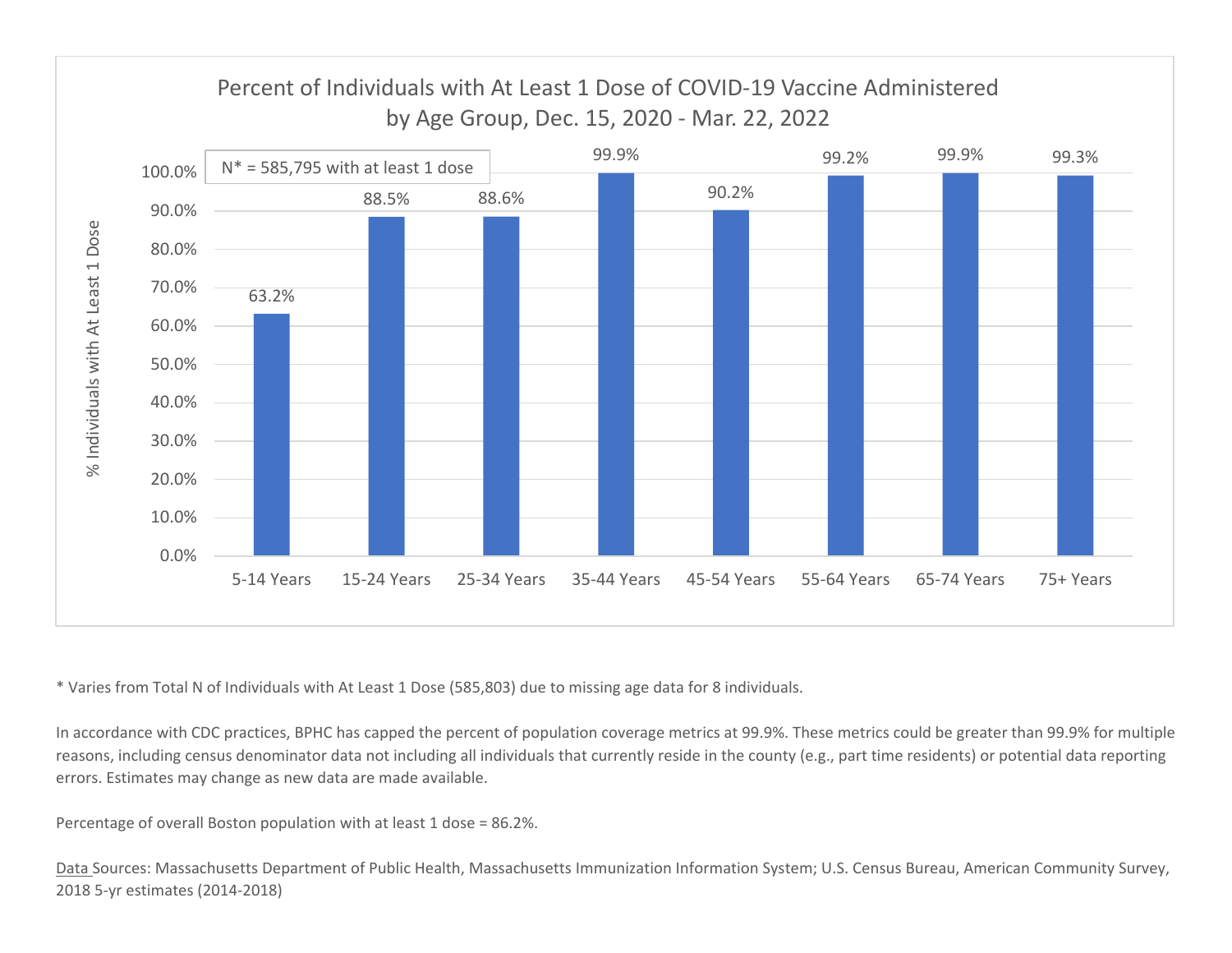

\* Varies from Total N of Fully Vaccinated Individuals (494,125) due to missing age data for 3 individuals.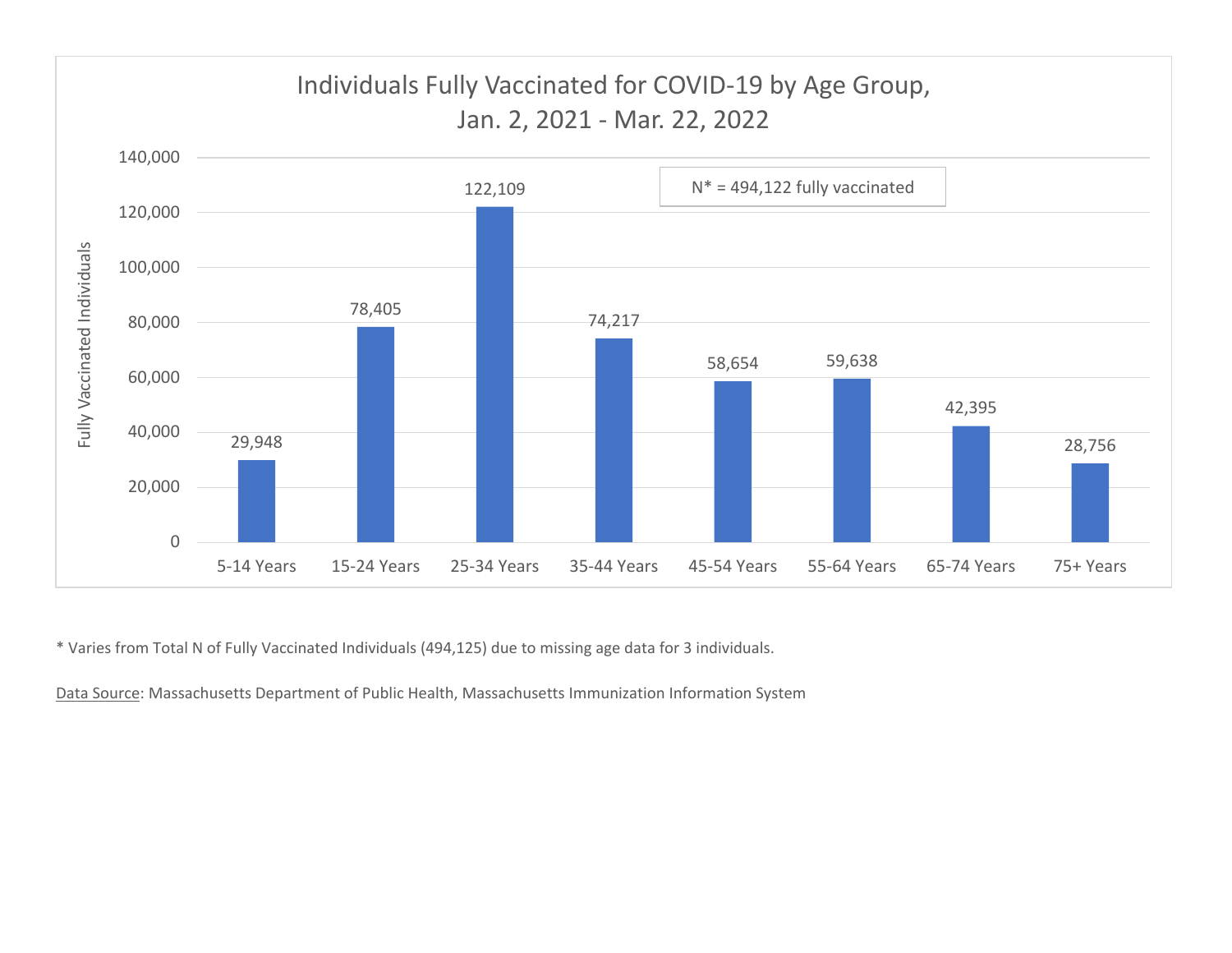

\* Varies from Total N of Fully Vaccinated Individuals (494,125) due to missing age data for 3 individuals.

Percentage of overall Boston population fully vaccinated <sup>=</sup> 72.7%.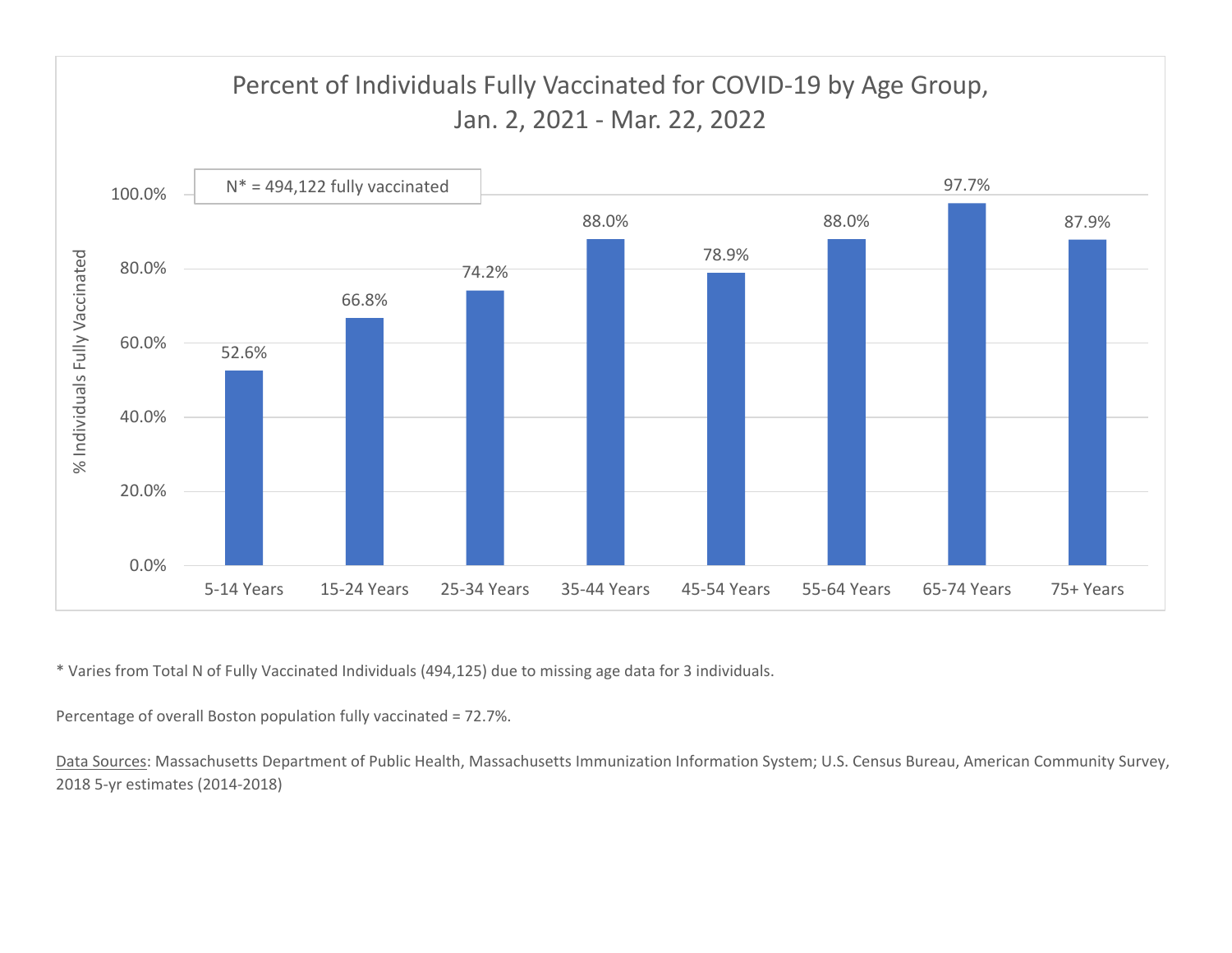

Asian/PI <sup>=</sup> Asian, Native Hawaiian, and Pacific Islander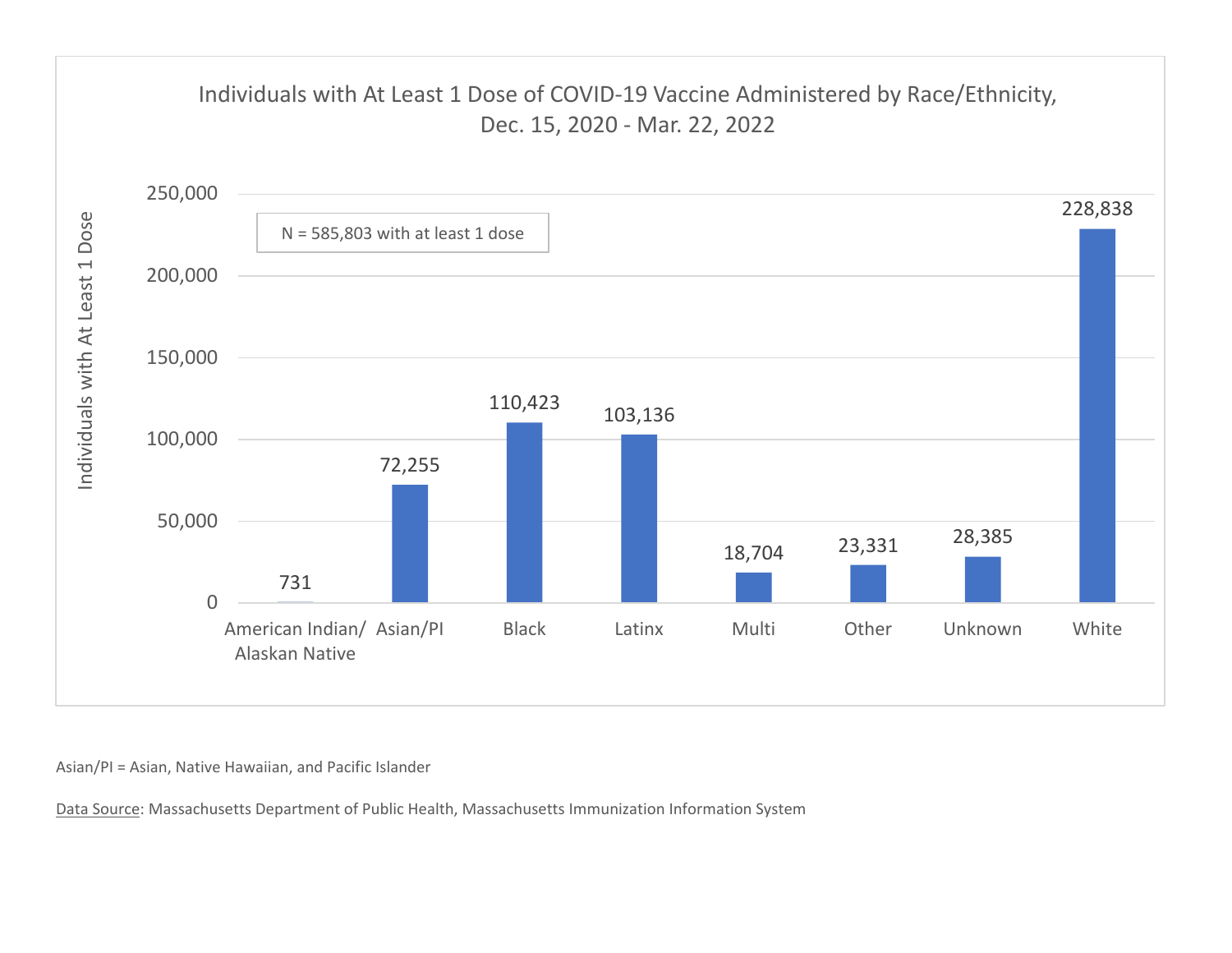

Asian/PI <sup>=</sup> Asian, Native Hawaiian, and Pacific Islander

\* Varies from Total N of Individuals with At Least 1 Dose (585,803) because data for residents who identify as Multiracial, Other, or Unknown are not included in this chart due to lack of comparable population data.

Percentage of overall Boston population with at least 1 dose <sup>=</sup> 86.2%.

In accordance with CDC practices, BPHC has capped the percent of population coverage metrics at 99.9%. These metrics could be greater than 99.9% for multiple reasons, including census denominator data not including all individuals that currently reside in the county (e.g., part time residents) or potential data reporting errors. Estimates may change as new data are made available.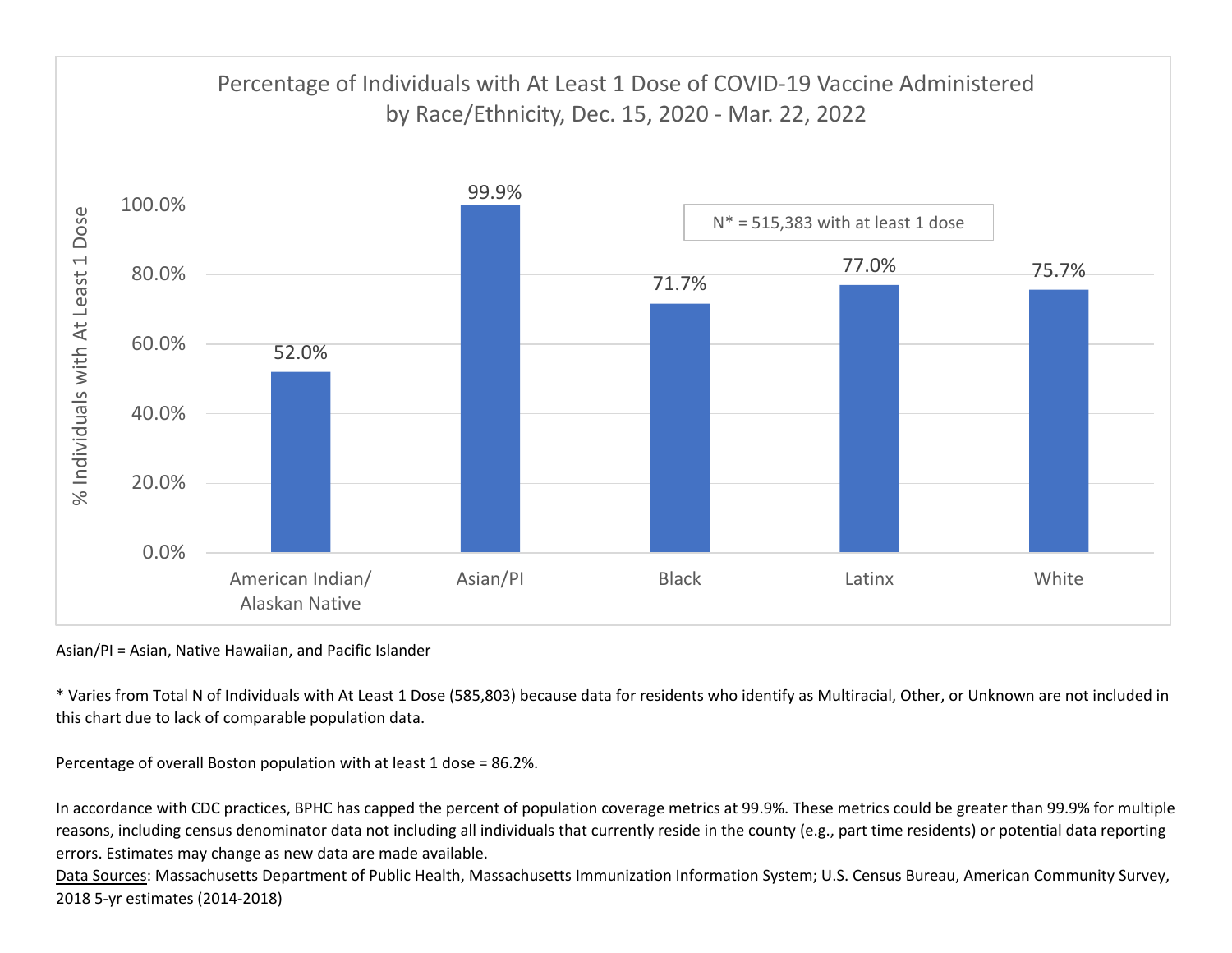

Asian/PI <sup>=</sup> Asian, Native Hawaiian, and Pacific Islander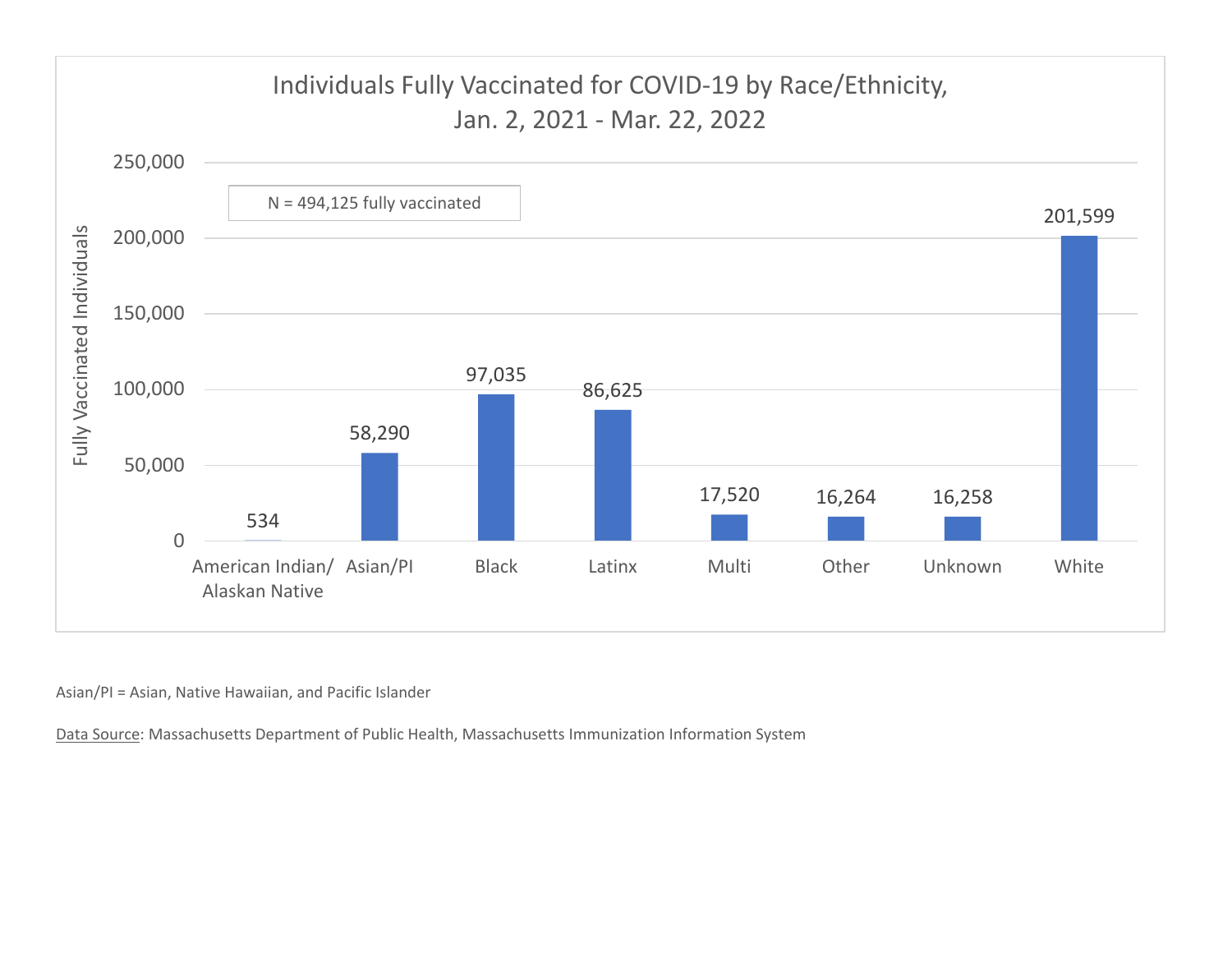

## Asian/PI <sup>=</sup> Asian, Native Hawaiian, and Pacific Islander

\* Varies from Total N of Fully Vaccinated Individuals (494,125) because data for residents who identify as Multiracial, Other, or Unknown are not included in this chart due to lack of comparable population data.

Percentage of overall Boston population fully vaccinated <sup>=</sup> 72.7%.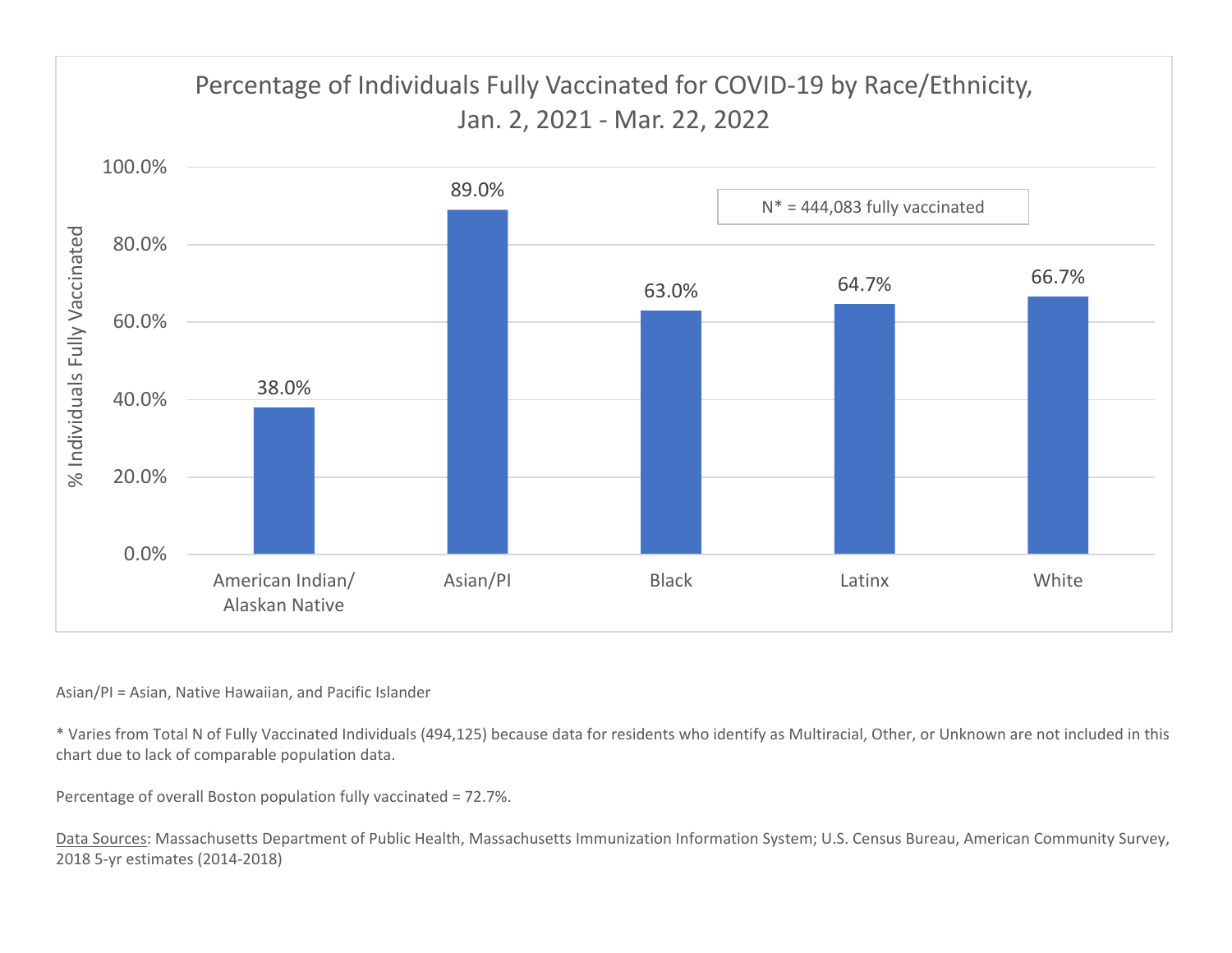

BB/BH/DT/NE/WE <sup>=</sup> Back Bay/Beacon Hill/Downtown/North End/West End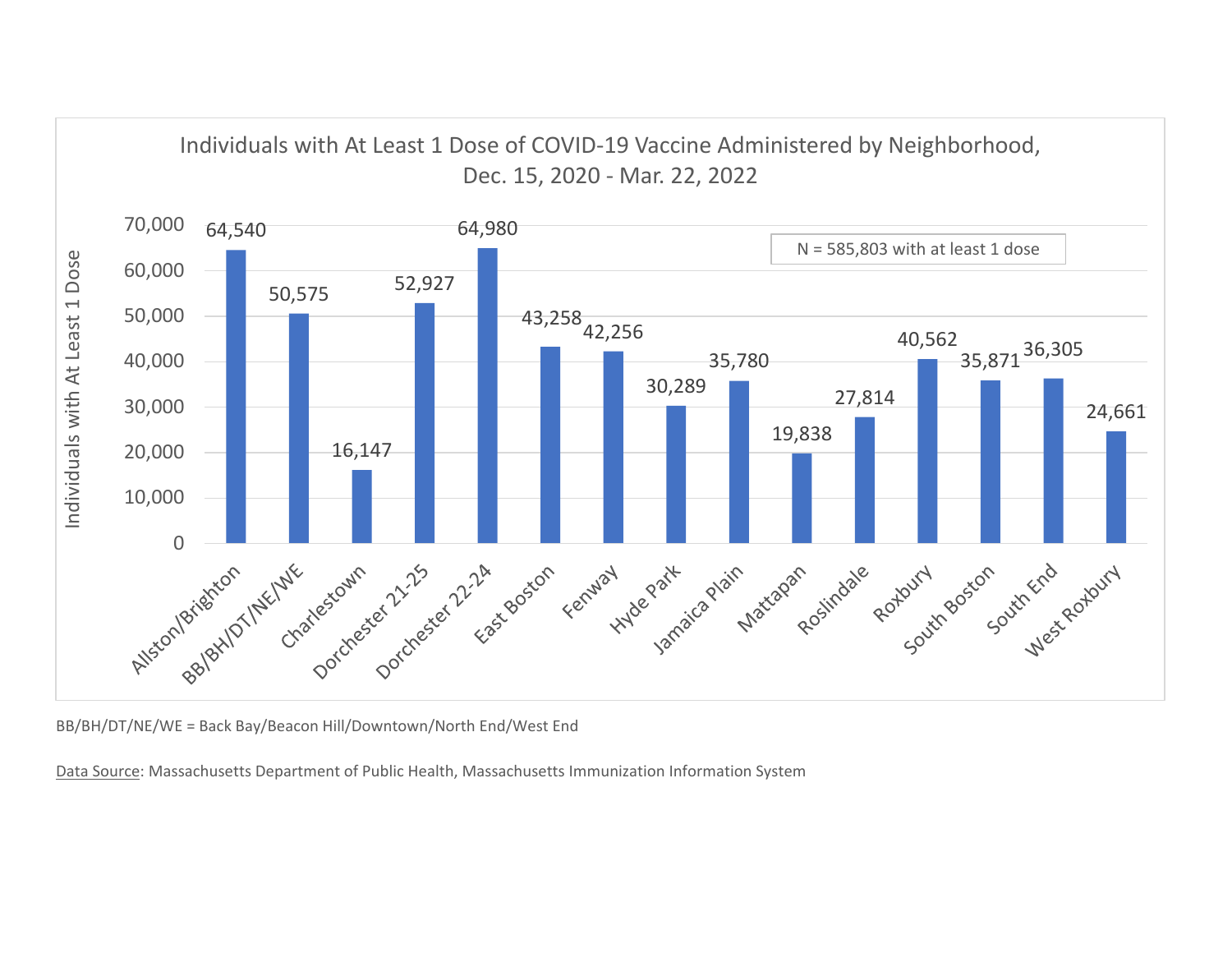

BB/BH/DT/NE/WE <sup>=</sup> Back Bay/Beacon Hill/Downtown/North End/West End

Percentage of overall Boston population with at least 1 dose <sup>=</sup> 86.2%.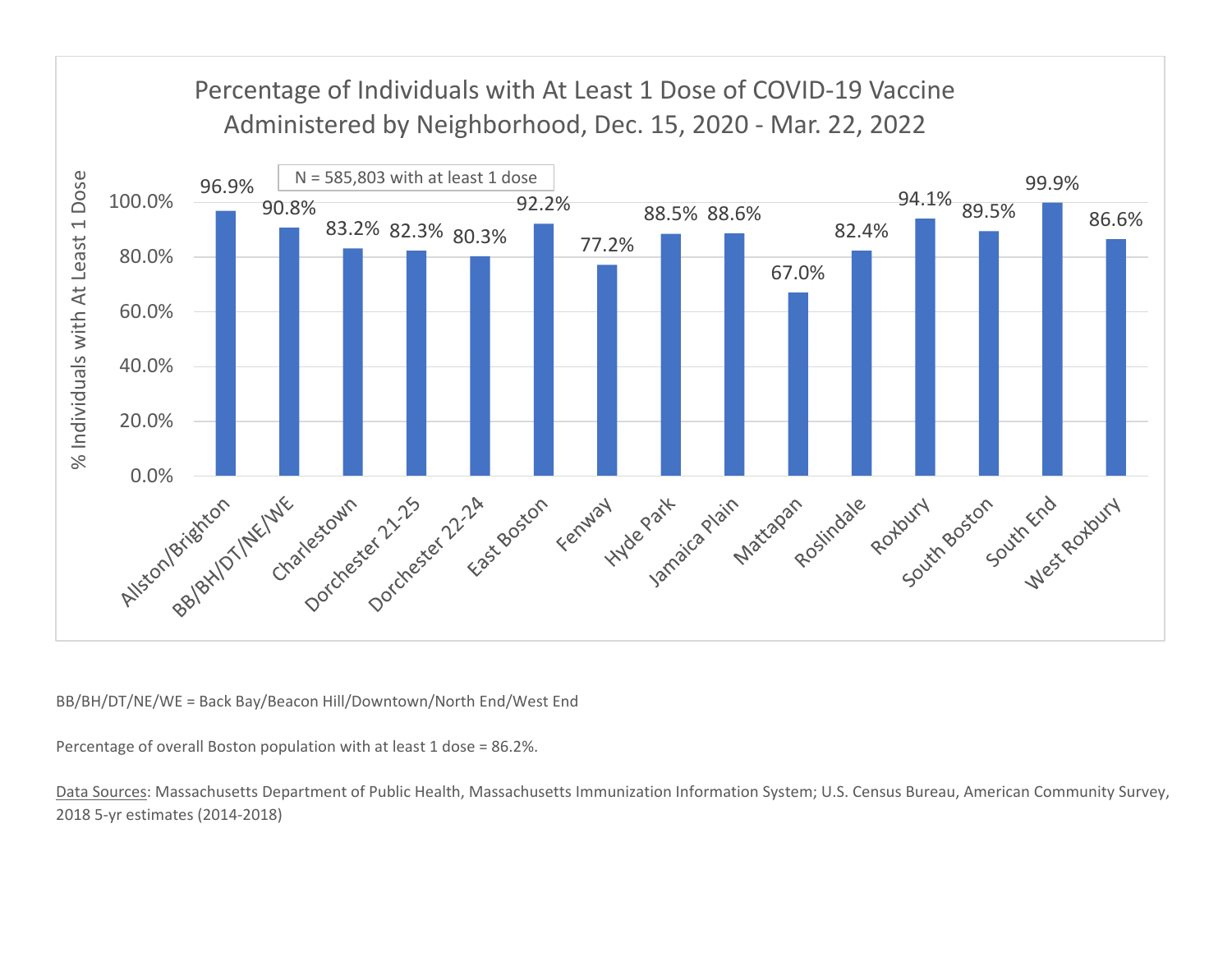

BB/BH/DT/NE/WE <sup>=</sup> Back Bay/Beacon Hill/Downtown/North End/West End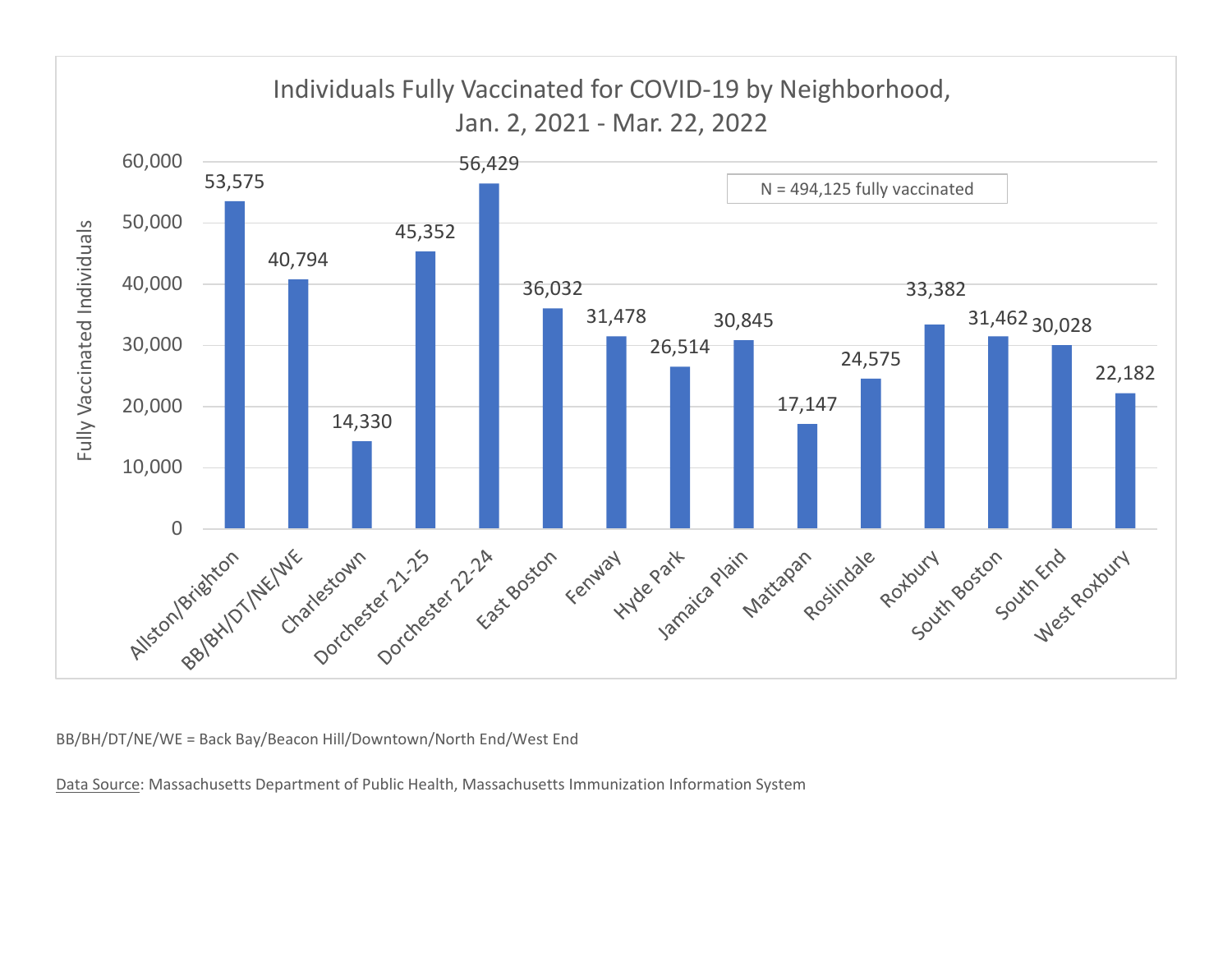

BB/BH/DT/NE/WE <sup>=</sup> Back Bay/Beacon Hill/Downtown/North End/West End

Percentage of overall Boston population fully vaccinated <sup>=</sup> 72.7%.